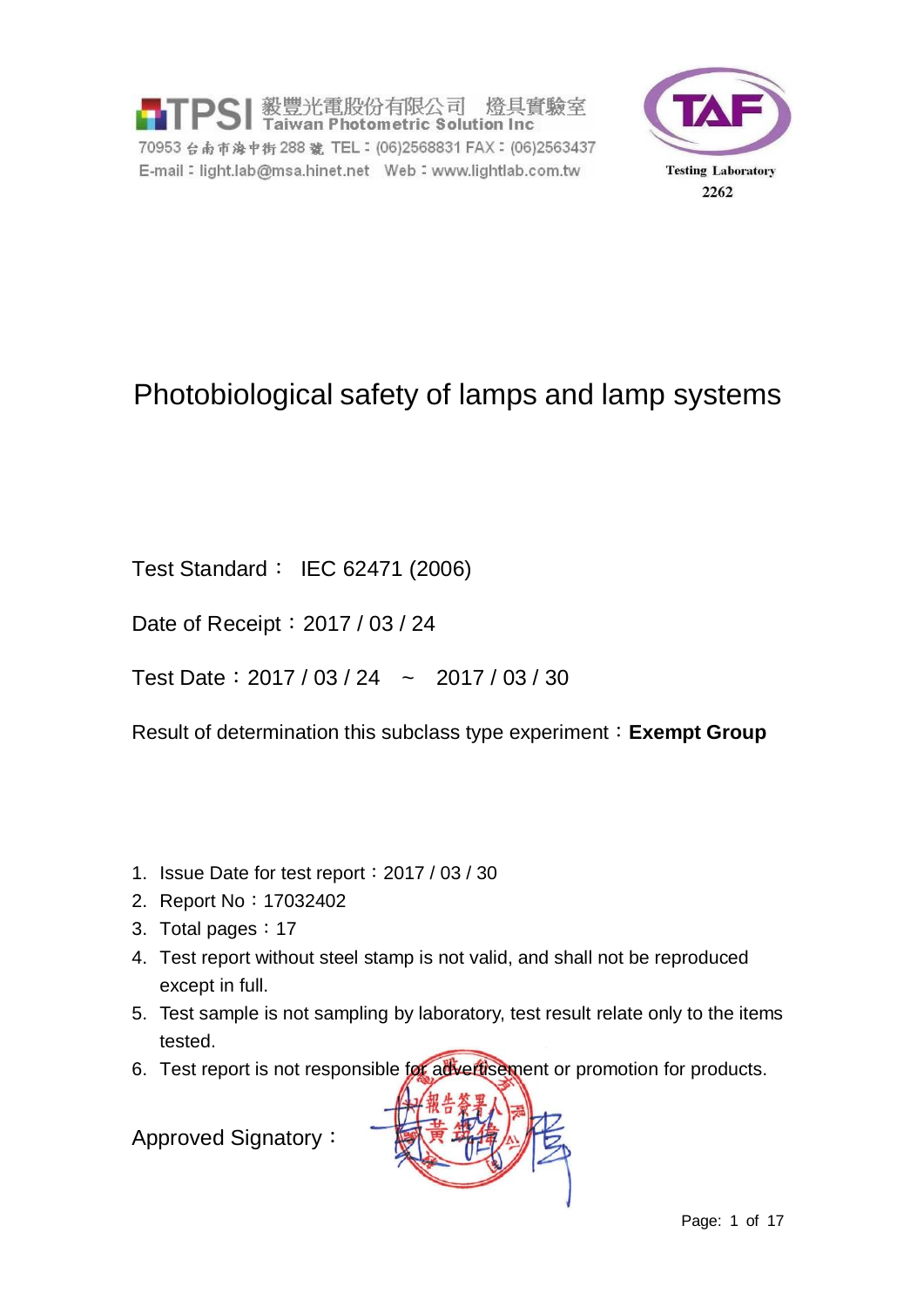

70953 台南市海中街 288 號 TEL: (06)2568831 FAX: (06)2563437 E-mail: light.lab@msa.hinet.net Web: www.lightlab.com.tw

| Report Reference No: 17032402<br>Date of issue: 2017 / 03 / 30<br>Tested by (signature): Shun-Yuan Cheng<br>Approved by (signature) : Zhu-Wei Huang<br>Testing Laboratory: Taiwan Photometric Solution Inc<br>Testing location/ address: No.228, Haizhong St., Annan Dist., Tainan City 709,<br>Taiwan (R.O.C.)<br>Cetificate No: TAF 2262<br>Applicant: Paragon Semiconductor Lighting Technology Co., Ltd<br>Applicant address: 3F., No. 369, Sec. 2, Wenhua 2nd Rd., Linkou Dist. New Taipei City<br>Manufacturer: Paragon Semiconductor Lighting Technology Co., Ltd<br>Manufacturer address: 3F., No. 369, Sec. 2, Wenhua 2nd Rd., Linkou Dist. New Taipei City<br>Test specification:<br>Standard: IEC 62471 (2006)<br>Possible test case verdicts<br>test case does not apply to the test object: N/A<br>test object does meet the requirement: P (Pass) |  |  |  |  |
|-----------------------------------------------------------------------------------------------------------------------------------------------------------------------------------------------------------------------------------------------------------------------------------------------------------------------------------------------------------------------------------------------------------------------------------------------------------------------------------------------------------------------------------------------------------------------------------------------------------------------------------------------------------------------------------------------------------------------------------------------------------------------------------------------------------------------------------------------------------------|--|--|--|--|
|                                                                                                                                                                                                                                                                                                                                                                                                                                                                                                                                                                                                                                                                                                                                                                                                                                                                 |  |  |  |  |
|                                                                                                                                                                                                                                                                                                                                                                                                                                                                                                                                                                                                                                                                                                                                                                                                                                                                 |  |  |  |  |
|                                                                                                                                                                                                                                                                                                                                                                                                                                                                                                                                                                                                                                                                                                                                                                                                                                                                 |  |  |  |  |
|                                                                                                                                                                                                                                                                                                                                                                                                                                                                                                                                                                                                                                                                                                                                                                                                                                                                 |  |  |  |  |
|                                                                                                                                                                                                                                                                                                                                                                                                                                                                                                                                                                                                                                                                                                                                                                                                                                                                 |  |  |  |  |
|                                                                                                                                                                                                                                                                                                                                                                                                                                                                                                                                                                                                                                                                                                                                                                                                                                                                 |  |  |  |  |
|                                                                                                                                                                                                                                                                                                                                                                                                                                                                                                                                                                                                                                                                                                                                                                                                                                                                 |  |  |  |  |
|                                                                                                                                                                                                                                                                                                                                                                                                                                                                                                                                                                                                                                                                                                                                                                                                                                                                 |  |  |  |  |
|                                                                                                                                                                                                                                                                                                                                                                                                                                                                                                                                                                                                                                                                                                                                                                                                                                                                 |  |  |  |  |
|                                                                                                                                                                                                                                                                                                                                                                                                                                                                                                                                                                                                                                                                                                                                                                                                                                                                 |  |  |  |  |
|                                                                                                                                                                                                                                                                                                                                                                                                                                                                                                                                                                                                                                                                                                                                                                                                                                                                 |  |  |  |  |
|                                                                                                                                                                                                                                                                                                                                                                                                                                                                                                                                                                                                                                                                                                                                                                                                                                                                 |  |  |  |  |
|                                                                                                                                                                                                                                                                                                                                                                                                                                                                                                                                                                                                                                                                                                                                                                                                                                                                 |  |  |  |  |
|                                                                                                                                                                                                                                                                                                                                                                                                                                                                                                                                                                                                                                                                                                                                                                                                                                                                 |  |  |  |  |
|                                                                                                                                                                                                                                                                                                                                                                                                                                                                                                                                                                                                                                                                                                                                                                                                                                                                 |  |  |  |  |
| test object does not meet the requirement $: F$ (Fail)                                                                                                                                                                                                                                                                                                                                                                                                                                                                                                                                                                                                                                                                                                                                                                                                          |  |  |  |  |
| Testing:                                                                                                                                                                                                                                                                                                                                                                                                                                                                                                                                                                                                                                                                                                                                                                                                                                                        |  |  |  |  |
| Date of receipt of test item: 2017 / 03 / 24                                                                                                                                                                                                                                                                                                                                                                                                                                                                                                                                                                                                                                                                                                                                                                                                                    |  |  |  |  |
| Date(s) of performance of tests: 2017 / 03 / 24 until 2017 / 03 / 30                                                                                                                                                                                                                                                                                                                                                                                                                                                                                                                                                                                                                                                                                                                                                                                            |  |  |  |  |
| Result: Exempt Group                                                                                                                                                                                                                                                                                                                                                                                                                                                                                                                                                                                                                                                                                                                                                                                                                                            |  |  |  |  |
| General remarks:                                                                                                                                                                                                                                                                                                                                                                                                                                                                                                                                                                                                                                                                                                                                                                                                                                                |  |  |  |  |
| The test results presented in this report relate only to the object tested.                                                                                                                                                                                                                                                                                                                                                                                                                                                                                                                                                                                                                                                                                                                                                                                     |  |  |  |  |
| This report shall not be reproduced, except in full, without the written approval of the TPSI.                                                                                                                                                                                                                                                                                                                                                                                                                                                                                                                                                                                                                                                                                                                                                                  |  |  |  |  |
| The report was made that was following IEC 62471 individual standards.                                                                                                                                                                                                                                                                                                                                                                                                                                                                                                                                                                                                                                                                                                                                                                                          |  |  |  |  |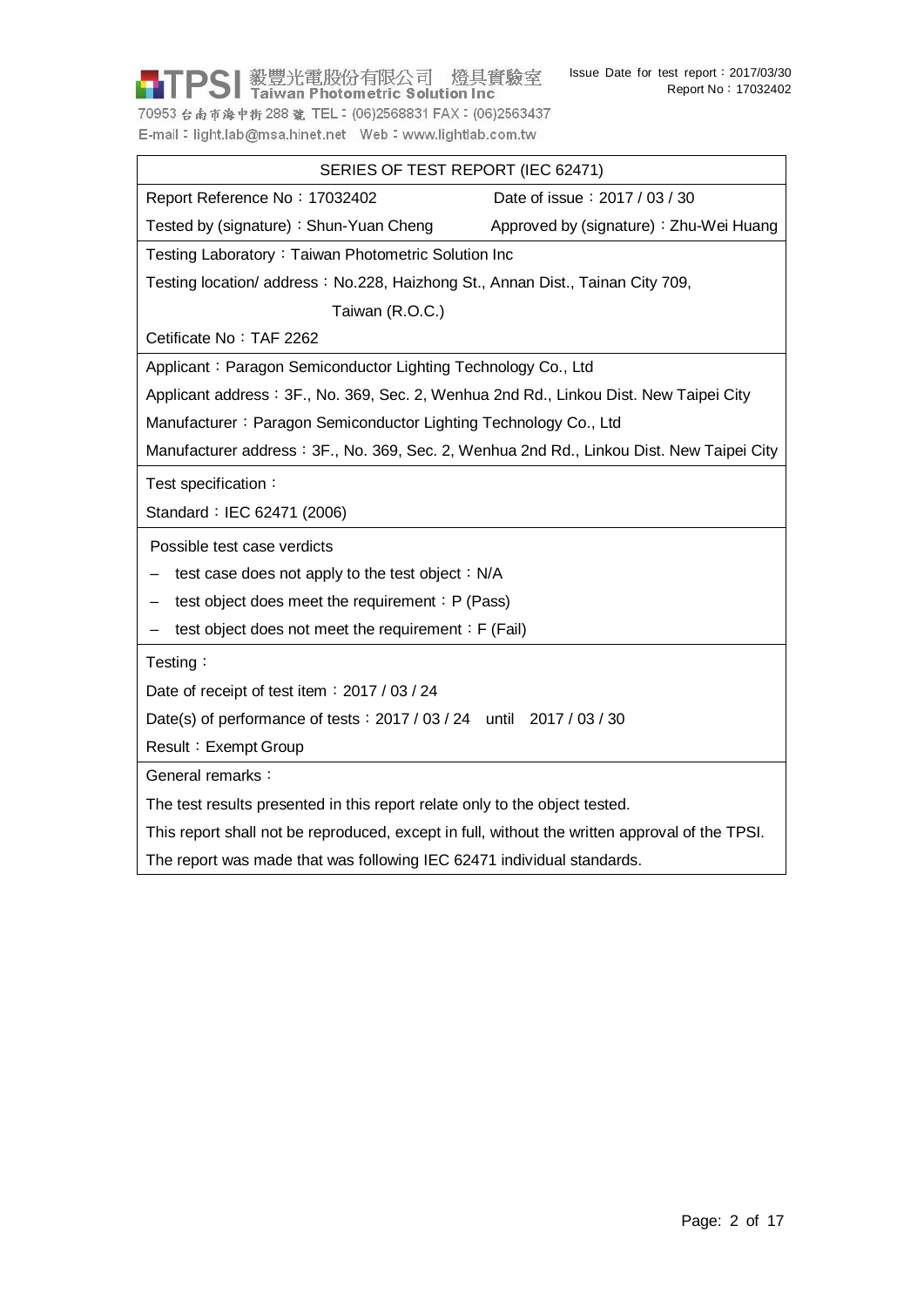

#### **Test Report**

#### **Information for test items**

Applicant: Paragon Semiconductor Lighting Technology Co., Ltd Applicant address:3F., No. 369, Sec. 2, Wenhua 2nd Rd., Linkou Dist. New Taipei City Manufacturer: Paragon Semiconductor Lighting Technology Co., Ltd Manufacturer address: 3F., No. 369, Sec. 2, Wenhua 2nd Rd., Linkou Dist. New Taipei City Trademark or brand name : Paragon Product name : LED Module Model : CBHT-84-30135-230V-6000K Rated input voltage :220-240V 50/60Hz Test input voltage: 230V / 60Hz Rated input power (W): 8

-The following blank-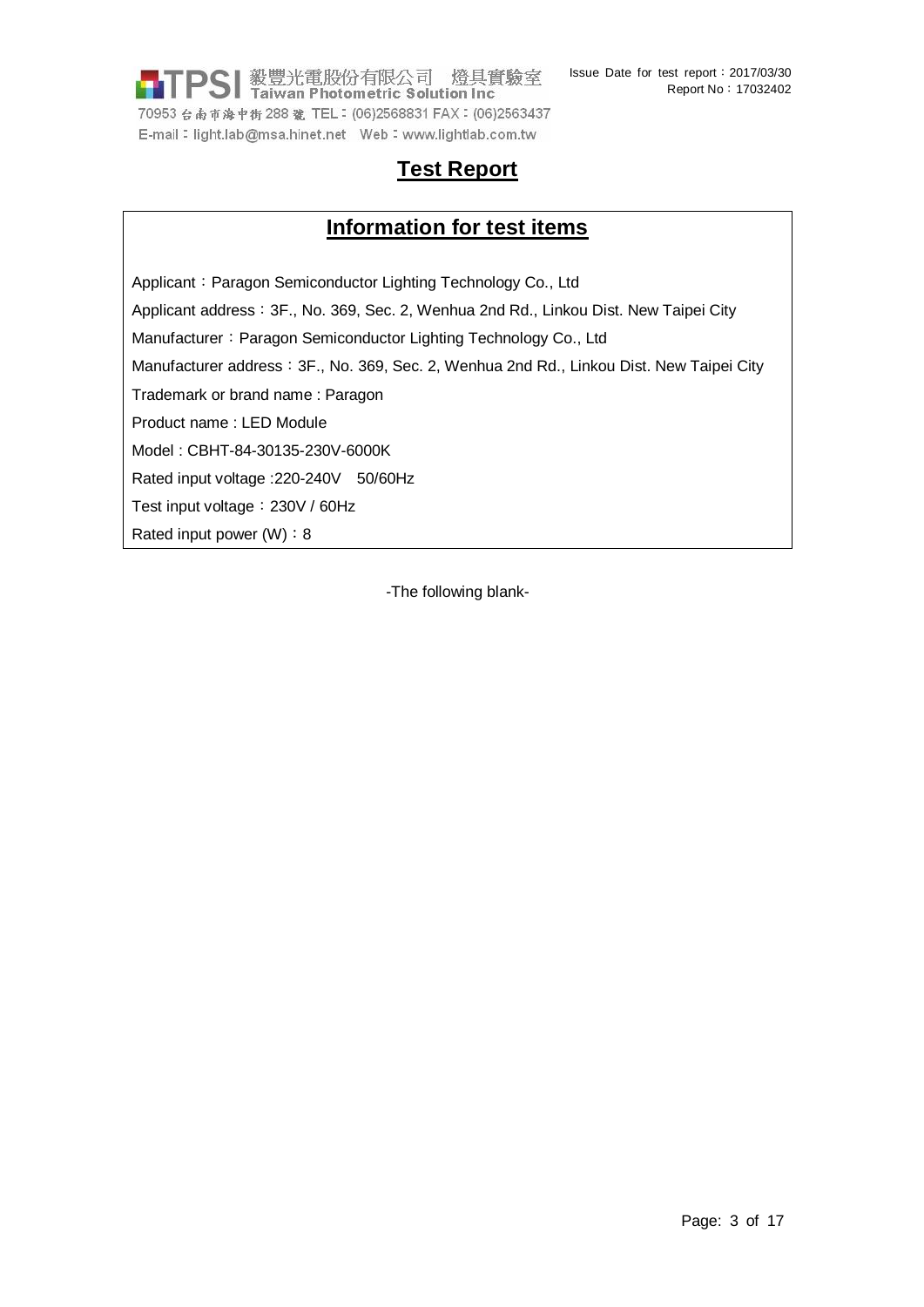

**Test Content**

| Clause | Requirement + Test (IEC 62471)                                                                                                                       | Result - Remark | Verdict |  |  |  |  |
|--------|------------------------------------------------------------------------------------------------------------------------------------------------------|-----------------|---------|--|--|--|--|
| 4      | <b>EXPOSURE LIMITS</b>                                                                                                                               |                 |         |  |  |  |  |
|        | General                                                                                                                                              |                 |         |  |  |  |  |
|        | The exposure limits in this standard is not less than 0,01 ms and                                                                                    |                 |         |  |  |  |  |
|        | not more than any 8-hour period and should be used as guides                                                                                         |                 | P       |  |  |  |  |
| 4.1    | in the control of exposure                                                                                                                           |                 |         |  |  |  |  |
|        | Detailed spectral data of a light source are generally required                                                                                      |                 |         |  |  |  |  |
|        | only if the luminance of the source exceeds                                                                                                          | see clause 4.3  | P       |  |  |  |  |
|        | $10^4$ cd m <sup>-2</sup>                                                                                                                            |                 |         |  |  |  |  |
|        |                                                                                                                                                      |                 |         |  |  |  |  |
| 4.3    | Hazard exposure limits                                                                                                                               |                 |         |  |  |  |  |
|        | Actinic UV hazard exposure limit for the skin and eye                                                                                                | see table 6.1   | P       |  |  |  |  |
|        | The exposure limit for effective radiant exposure is 30 J $m^{-2}$                                                                                   | see table 4.1   | P       |  |  |  |  |
|        | within any 8-hour period                                                                                                                             |                 |         |  |  |  |  |
|        | To protect against injury of the eye or skin from ultraviolet                                                                                        |                 |         |  |  |  |  |
|        | radiation exposure produced by a broadband source, the                                                                                               |                 |         |  |  |  |  |
|        | effective integrated spectral irradiance, ES, of the light source                                                                                    | see table 5.4   | P       |  |  |  |  |
| 4.3.1  | shall not exceed the levels defined by:                                                                                                              |                 |         |  |  |  |  |
|        | $E_s \tcdot t = \sum_{n=1}^{400} \sum_i E_{\lambda}(\lambda_i t) \cdot S_{UV}(\lambda) \cdot \Delta t \cdot \Delta \lambda \le 30$ J·m <sup>-2</sup> |                 |         |  |  |  |  |
|        | The permissible time for exposure to ultraviolet radiation incident                                                                                  |                 |         |  |  |  |  |
|        | upon the unprotected eye or skin shall be computed by:                                                                                               |                 |         |  |  |  |  |
|        |                                                                                                                                                      | see table 5.4   | P       |  |  |  |  |
|        | $t_{\text{max}}$ =                                                                                                                                   |                 |         |  |  |  |  |
|        | Near-UV hazard exposure limit for eye                                                                                                                | see table 6.1   | P       |  |  |  |  |
|        | For the spectral region 315 nm to 400 nm (UV-A) the total radiant                                                                                    |                 |         |  |  |  |  |
|        | exposure to the eye                                                                                                                                  |                 |         |  |  |  |  |
|        | shall not exceed 10000 J m <sup>-2</sup> for exposure times less than                                                                                |                 |         |  |  |  |  |
| 4.3.2  | 1000 s. For exposure times greater than 1000 s (approximately                                                                                        |                 |         |  |  |  |  |
|        | 16 minutes) the UV-A irradiance for the unprotected eye, EUVA,                                                                                       | see table 4.1   | P       |  |  |  |  |
|        | shall not exceed 10 W'm <sup>-2</sup>                                                                                                                |                 |         |  |  |  |  |
|        |                                                                                                                                                      |                 |         |  |  |  |  |
|        |                                                                                                                                                      |                 |         |  |  |  |  |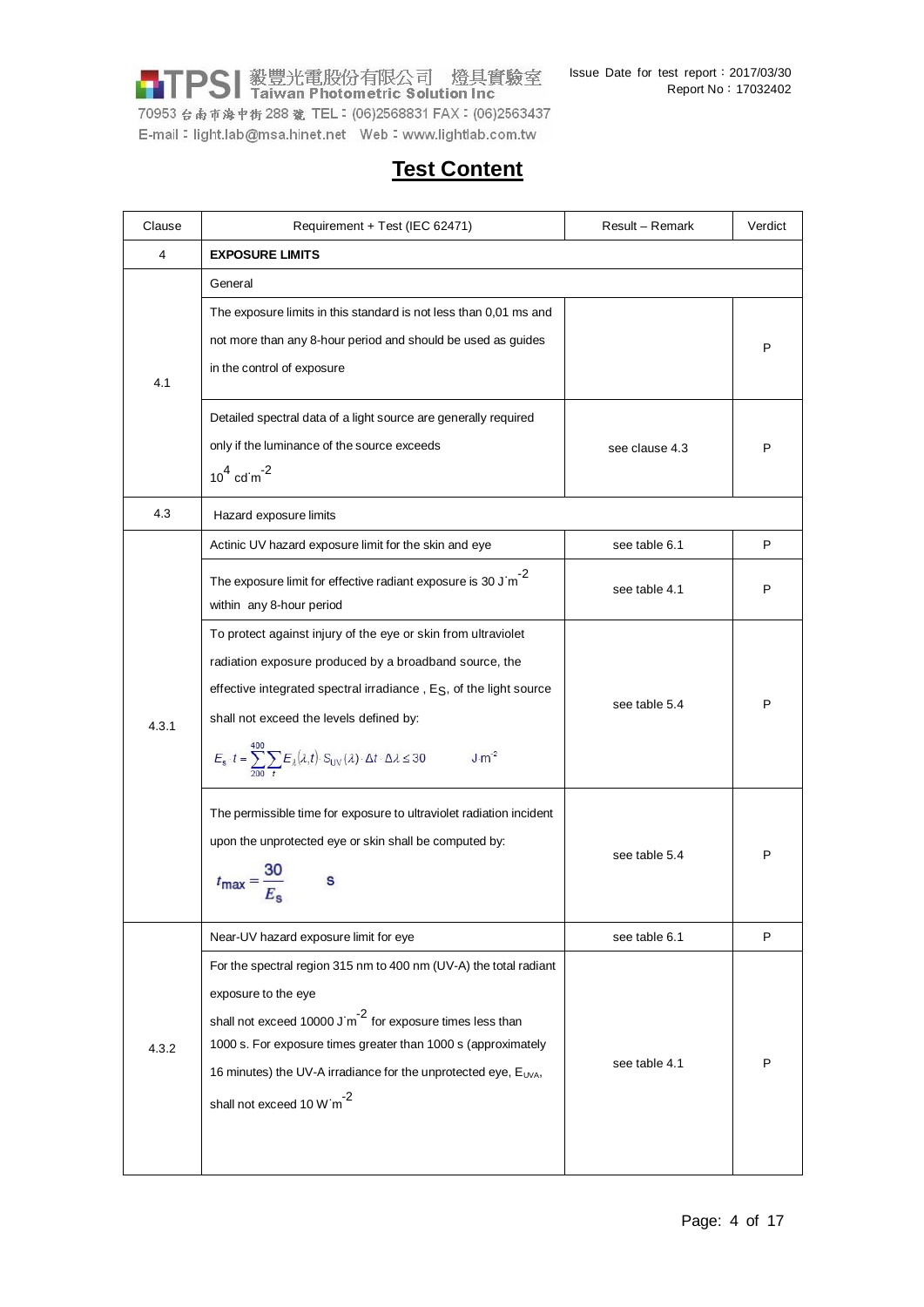TPSI 毅豐光電股份有限公司 燈具實驗室

70953 台南市海中街 288 號 TEL: (06)2568831 FAX: (06)2563437 

| Clause | Requirement + Test (IEC 62471)                                                                                                                                                                                                                                                                                                                                                                                                                                                                                                                                                                                                                                                            | Result - Remark | Verdict |
|--------|-------------------------------------------------------------------------------------------------------------------------------------------------------------------------------------------------------------------------------------------------------------------------------------------------------------------------------------------------------------------------------------------------------------------------------------------------------------------------------------------------------------------------------------------------------------------------------------------------------------------------------------------------------------------------------------------|-----------------|---------|
|        | The permissible time for exposure to ultraviolet radiation<br>incident upon the unprotected eye for time less than 1000 s,<br>shall be computed by:<br>$t_{\text{max}} \leq \frac{10\,000}{E_{\text{IIVA}}}$<br>s                                                                                                                                                                                                                                                                                                                                                                                                                                                                         | see table 4.1   | P       |
|        | Retinal blue light hazard exposure limit                                                                                                                                                                                                                                                                                                                                                                                                                                                                                                                                                                                                                                                  | see table 6.1   | P       |
| 4.3.3  | To protect against retinal photochemical injury from chronic<br>blue-light exposure, the integrated spectral radiance of the light<br>source weighted against the blue-light hazard function, $B(\lambda)$ , i.e.,<br>the blue-light weighted radiance, L <sub>B</sub> , shall not exceed the levels<br>defined by:<br>$L_{\rm B} \cdot t = \sum_{300}^{700} \sum_{t} L_{\lambda}(\lambda, t) \cdot B(\lambda) \cdot \Delta t \cdot \Delta \lambda \le 10^6$ J $\cdot$ m <sup>-2</sup> $\cdot$ sr <sup>-1</sup><br>$(t \leq 10^4 s)$<br>$L_{\rm B} = \sum_{300}^{700} L_{\lambda} \cdot B(\lambda) \cdot \Delta \lambda \le 100$ W · m <sup>-2</sup> · sr <sup>-1</sup><br>$(t > 10^4 s)$ | see table 4.2   | P       |
|        | Retinal blue light hazard exposure limit - small source                                                                                                                                                                                                                                                                                                                                                                                                                                                                                                                                                                                                                                   | see table 6.1   | N/A     |
| 4.3.4  | Thus the spectral irradiance at the eye $E_{\lambda}$ , weighted against the<br>blue-light hazard function $B(\lambda)$ shall not exceed the levels<br>defined by:<br>$E_{\rm B} \cdot t = \sum_{300}^{700} \sum_{t} E_{\lambda}(\lambda, t) \cdot B(\lambda) \cdot \Delta t \cdot \Delta \lambda \le 100 \quad \text{J} \cdot \text{m}^{-2}$<br>$E_{\rm B} = \sum_{t}^{700} E_{\lambda} \cdot B(\lambda) \cdot \Delta \lambda \le 1 \quad \text{W} \cdot \text{m}^{-2}$<br>300                                                                                                                                                                                                           | see table 4.2   | N/A     |
|        | Retinal thermal hazard exposure limit                                                                                                                                                                                                                                                                                                                                                                                                                                                                                                                                                                                                                                                     | see table 6.1   | P       |
| 4.3.5  | To protect against retinal thermal injury, the integrated spectral<br>radiance of the light source, $LA$ , weighted by the burn hazard<br>weighting function $R(\lambda)$ (from Figure 4.2 and Table 4.2), i.e., the<br>burn hazard weighted radiance, shall not exceed the levels<br>defined by:<br>$L_{\mathsf{R}} = \sum_{380}^{1400} L_{\lambda} \cdot R(\lambda) \cdot \Delta \lambda \leq \frac{50\,000}{\alpha \cdot t^{0.25}}$<br>$W \cdot m^{-2} \cdot sr^{-1}$<br>$(10 \text{ }\mu\text{s} \leq t \leq 10 \text{ s})$                                                                                                                                                           | see table 4.2   | P       |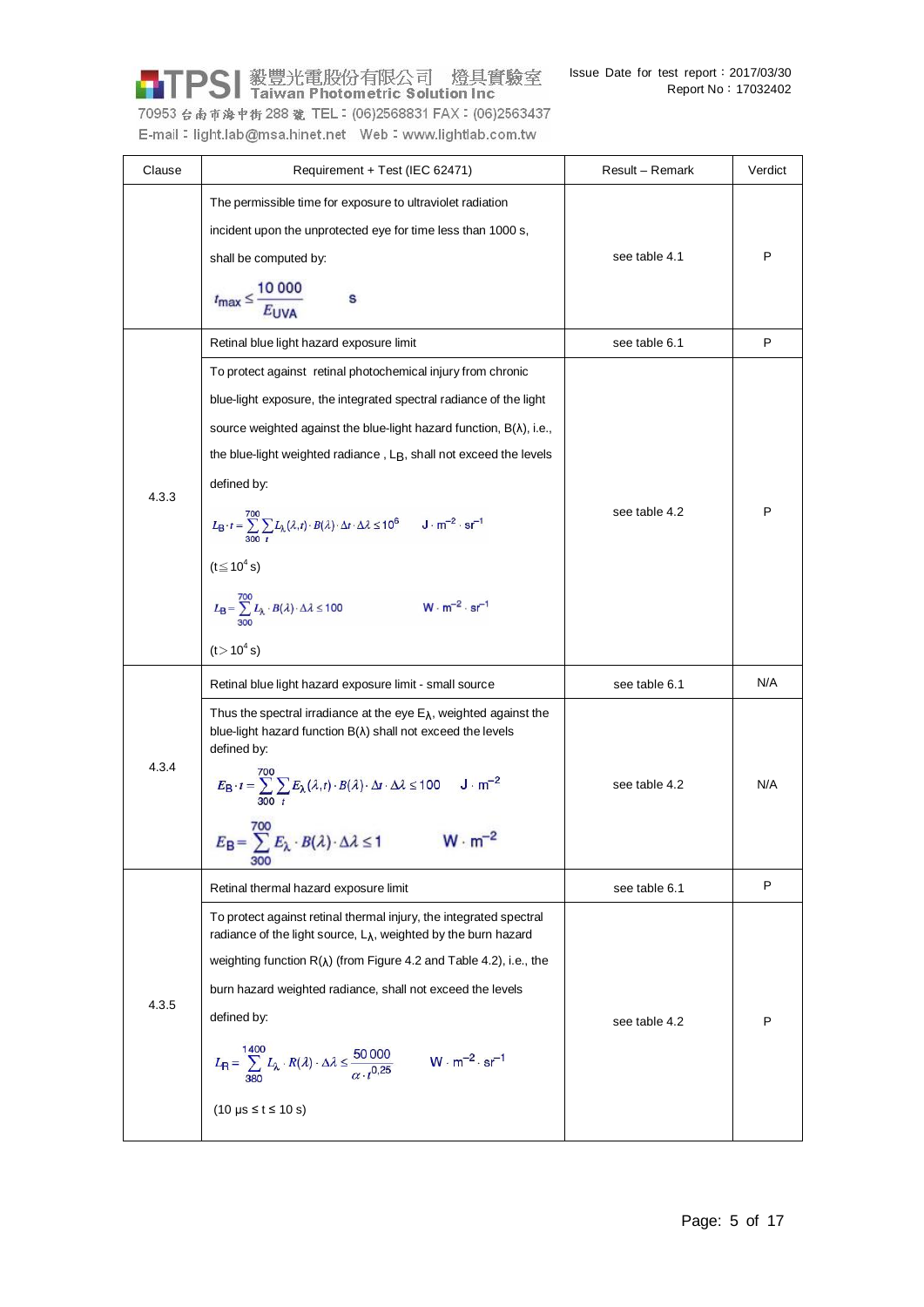PSI 毅豐光電股份有限公司 燈具實驗室 70953 台南市海中街 288 號 TEL: (06)2568831 FAX: (06)2563437

E-mail: light.lab@msa.hinet.net Web: www.lightlab.com.tw

| Clause | Requirement + Test (IEC 62471)                                                                                                                                  | Result - Remark | Verdict |  |  |
|--------|-----------------------------------------------------------------------------------------------------------------------------------------------------------------|-----------------|---------|--|--|
|        | Retinal thermal hazard exposure limit - weak visual stimulus                                                                                                    |                 | P       |  |  |
|        | For an infrared heat lamp or any near-infrared source where a                                                                                                   |                 |         |  |  |
|        | weak visual stimulus is inadequate to activate the aversion                                                                                                     |                 |         |  |  |
| 4.3.6  | response, the near infrared (780 nm to 1400 nm) radiance,                                                                                                       |                 |         |  |  |
|        | L <sub>IR</sub> , as viewed by the eye for exposure times greater than 10 s                                                                                     | see table 4.2   | P       |  |  |
|        | shall be limited to:                                                                                                                                            |                 |         |  |  |
|        | 1400<br>$L_{\text{IR}} = \sum_{\text{res}}^{1900} L_{\lambda} \cdot R(\lambda) \cdot \Delta \lambda \leq \frac{6000}{\alpha}$<br>$W \cdot m^{-2} \cdot sr^{-1}$ |                 |         |  |  |
|        | Infrared radiation hazard exposure limits for the eye                                                                                                           |                 | N/A     |  |  |
|        | The avoid thermal injury of the cornea and possible delayed                                                                                                     |                 |         |  |  |
|        | effects upon the lens of the eye (cataractogenesis), ocular                                                                                                     |                 |         |  |  |
|        | exposure to infrared radiation, E <sub>IR</sub> , over the wavelength range                                                                                     |                 |         |  |  |
| 4.3.7  | 780 nm to 3000 nm, for times less than 1000 s, shall not exceed:                                                                                                |                 |         |  |  |
|        | 3000<br>$E_{\text{IR}} = \sum_{\tau \ge 0} E_{\lambda} \cdot \Delta \lambda \le 18000 \cdot t^{-0.75}$<br>$W \cdot m^{-2}$                                      |                 |         |  |  |
|        | For times greater than 1000 s the limit becomes:                                                                                                                |                 |         |  |  |
|        | $E_{\text{IR}} = \sum_{n=1}^{3000} E_{\lambda} \cdot \Delta \lambda \le 100$<br>$W \cdot m^{-2}$                                                                |                 |         |  |  |
|        | Thermal hazard exposure limit for the skin                                                                                                                      |                 | N/A     |  |  |
|        | Visible and infrared radiant exposure (380 nm to                                                                                                                |                 |         |  |  |
| 4.3.8  | 3000 nm) of the skin shall be limited to:                                                                                                                       |                 |         |  |  |
|        | $E_{\mathsf{H}} \cdot t = \sum_{380}^{3000} \sum_{t} E_{\lambda}(\lambda, t) \cdot \Delta t \cdot \Delta \lambda \le 20000 \cdot t^{0.25}$<br>$J \cdot m^{-2}$  |                 |         |  |  |
|        | (t≦10 s)                                                                                                                                                        |                 |         |  |  |
| 5      | MEASUREMENT OF LAMPS AND LAMP SYSTEMS                                                                                                                           |                 |         |  |  |
|        | Measurement conditions                                                                                                                                          |                 |         |  |  |
| 5.1    | Measurement conditions shall be reported as part of the                                                                                                         |                 |         |  |  |
|        | evaluation against the exposure limits and the assignment of risk                                                                                               |                 | P       |  |  |
|        | classification.                                                                                                                                                 |                 |         |  |  |
|        | Lamp ageing (seasoning)                                                                                                                                         |                 |         |  |  |
| 5.1.1  | Seasoning of lamps shall be done as stated in the appropriate                                                                                                   |                 | P       |  |  |
|        | IEC lamp standard.                                                                                                                                              |                 |         |  |  |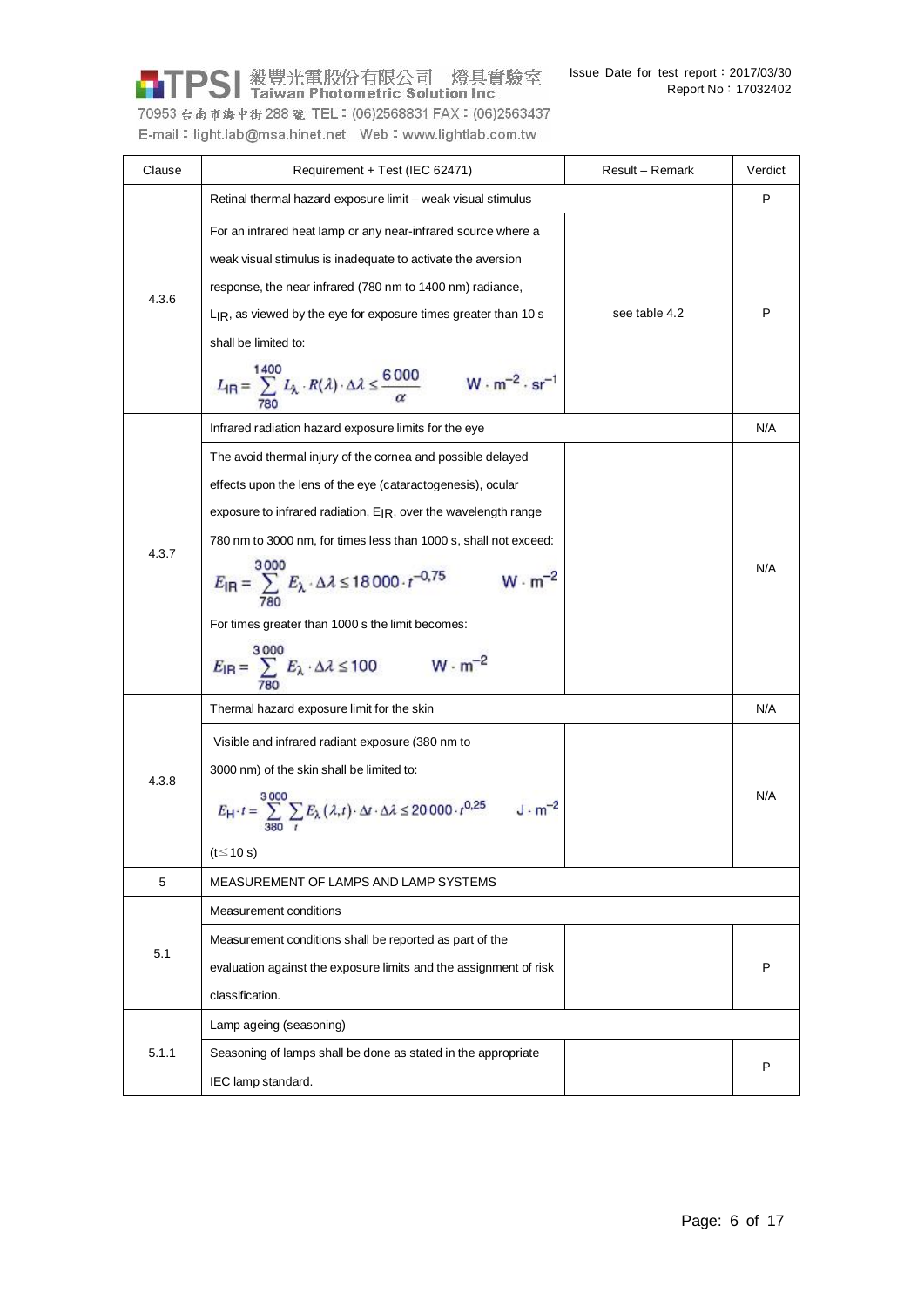PSI 毅豐光電股份有限公司 燈具實驗室 70953 台南市海中街 288 號 TEL: (06)2568831 FAX: (06)2563437 E-mail: light.lab@msa.hinet.net Web: www.lightlab.com.tw

| Clause  | Requirement + Test (IEC 62471)                                                                                                                                                               | Result - Remark                                            | Verdict |
|---------|----------------------------------------------------------------------------------------------------------------------------------------------------------------------------------------------|------------------------------------------------------------|---------|
|         | Test environment                                                                                                                                                                             |                                                            |         |
| 5.1.2   | For specific test conditions, see the appropriate IEC lamp<br>standard or in absence of such standards, the appropriate<br>national standards or manufacturer's recommendations.             | the temperature of test<br>environment is $25.1^{\circ}$ C | P       |
|         | Extraneous radiation                                                                                                                                                                         |                                                            |         |
| 5.1.3   | Careful checks should be made to ensure that extraneous<br>sources of radiation and reflections do not add significantly to<br>the measurement results.                                      |                                                            | P       |
|         | Lamp operation                                                                                                                                                                               |                                                            |         |
| 5.1.4   | Operation of the test lamp shall be provided in accordance with:<br>the appropriate IEC lamp standard, or<br>the manufacturer's recommendation                                               |                                                            | P       |
|         | Lamp system operation                                                                                                                                                                        |                                                            |         |
| 5.1.5   | The power source for operation of the test lamp shall be provided<br>in accordance with:<br>the appropriate IEC standard, or<br>the manufacturer's recommendation                            |                                                            | P       |
| 5.2     | Measurement procedure                                                                                                                                                                        |                                                            |         |
|         | Irradiance measurements                                                                                                                                                                      |                                                            |         |
|         | Minimum aperture diameter 7mm.<br>Maximum aperture diameter 50 mm.                                                                                                                           |                                                            | P       |
| 5.2.1   | The measurement shall be made in that position of the beam<br>giving the maximum reading.                                                                                                    |                                                            | P       |
|         | The measurement instrument is adequate alibrated.                                                                                                                                            |                                                            | P       |
| 5.2.2   | Radiance measurements                                                                                                                                                                        |                                                            |         |
|         | Standard method<br>The measurements made with an optical system.                                                                                                                             |                                                            | P       |
| 5.2.2.1 | The instrument shall be calibrated to read in absolute radiant<br>power per unit receiving area and per unit solid angle to<br>acceptance averaged over the field of view of the instrument. |                                                            | P       |
|         | Alternative method                                                                                                                                                                           |                                                            |         |
| 5.2.2.2 | Alternatively to an imaging radiance set-up, an irradiance<br>measurement set-up with a circular field stop placed at the<br>source can be used to perform radiance measurements.            |                                                            | P       |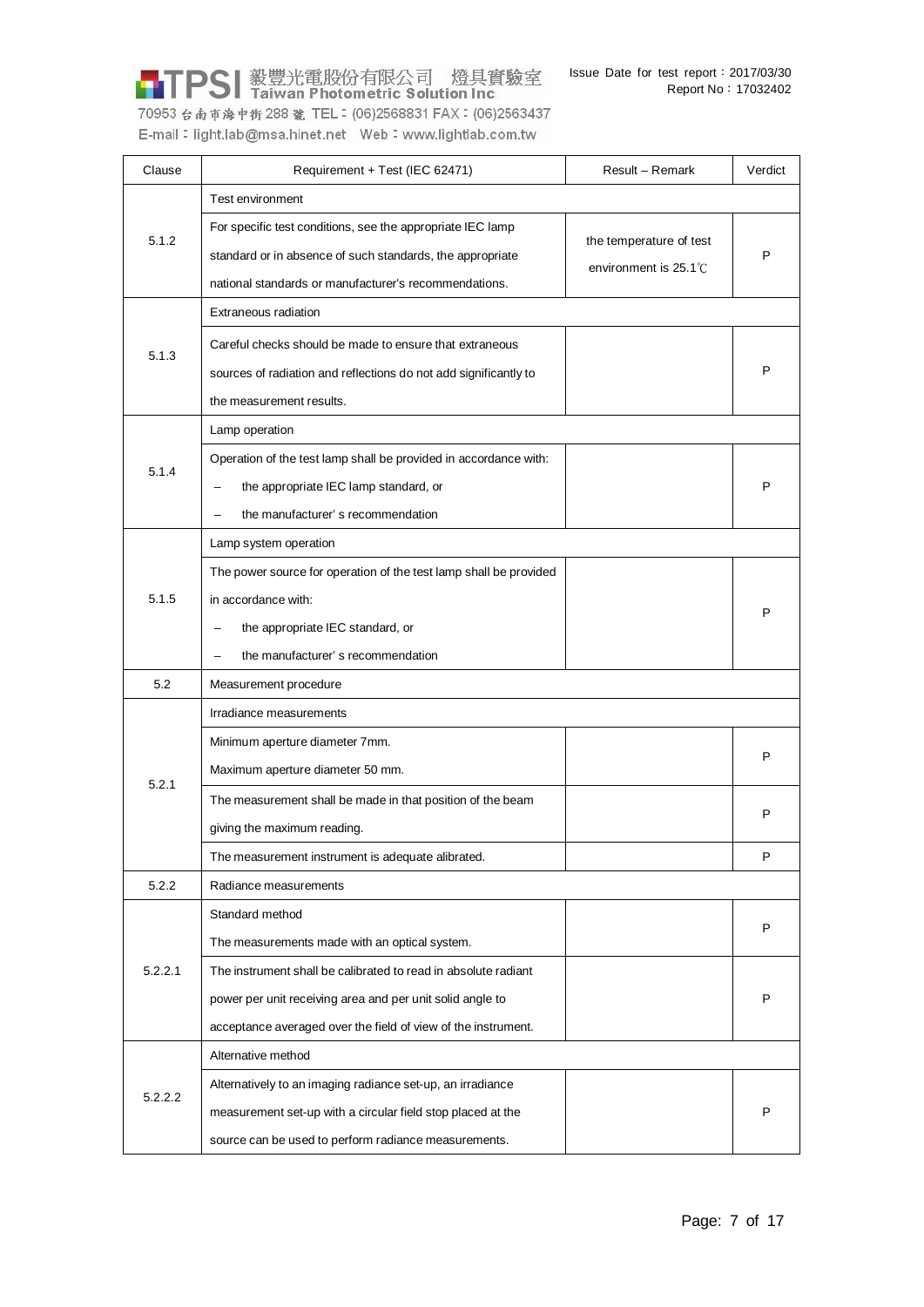

70953 台南市海中街 288 號 TEL: (06)2568831 FAX: (06)2563437 E-mail: light.lab@msa.hinet.net Web: www.lightlab.com.tw

| Clause | Requirement + Test (IEC 62471)                                    | Result - Remark    | Verdict |  |  |  |
|--------|-------------------------------------------------------------------|--------------------|---------|--|--|--|
|        | Measurement of source size                                        |                    |         |  |  |  |
| 5.2.3  | The determination of $\alpha$ , the angle subtended by a source,  |                    |         |  |  |  |
|        | requires the determination of the 50% emission points of the      |                    | P       |  |  |  |
|        | source.                                                           |                    |         |  |  |  |
|        | Pulse width measurement for pulsed sources                        |                    |         |  |  |  |
| 5.2.4  | The determination of $\Delta t$ , the nominal pulse duration of a |                    |         |  |  |  |
|        | source, requires the determination of the time during which the   | not pulsed sources | N/A     |  |  |  |
|        | emission is > 50% of its peak value.                              |                    |         |  |  |  |
| 5.3    | Analysis methods                                                  |                    |         |  |  |  |
|        | Weighting curve interpolations                                    |                    |         |  |  |  |
|        | To standardize interpolated values, use linear interpolation on   |                    |         |  |  |  |
| 5.3.1  | the log of given values to obtain intermediate points at the      | see table 4.1      | P       |  |  |  |
|        | wavelength intervals desired.                                     |                    |         |  |  |  |
|        | Calculations                                                      |                    |         |  |  |  |
| 5.3.2  | The calculation of source hazard values shall be performed by     |                    |         |  |  |  |
|        | weighting the spectral scan by the appropriate function and       |                    | P       |  |  |  |
|        | calculating the total weighted energy.                            |                    |         |  |  |  |
|        | Measurement uncertainty                                           |                    |         |  |  |  |
| 5.3.3  | The quality of all measurement results must be quantified by an   |                    | P       |  |  |  |
|        | analysis of the uncertainty.                                      |                    |         |  |  |  |
|        | <b>LAMP CLASSIFICATION</b>                                        |                    |         |  |  |  |
|        | For the purposes of this standard it was decided that the values  | see table 6.1      | P       |  |  |  |
|        | shall be reported as follows:                                     |                    |         |  |  |  |
|        | for lamps intended for general lighting service, the hazard       |                    |         |  |  |  |
|        | values shall be reported as either irradiance or radiance         |                    | N/A     |  |  |  |
| 6      | values at a distance which produces an illuminance of 500         |                    |         |  |  |  |
|        | lux, but not at a distance less than 200 mm                       |                    |         |  |  |  |
|        | for all other light sources, including pulsed lamp sources,       |                    |         |  |  |  |
|        | the hazard values shall be reported at a distance of 200          |                    | P       |  |  |  |
|        | mm                                                                |                    |         |  |  |  |
|        |                                                                   |                    |         |  |  |  |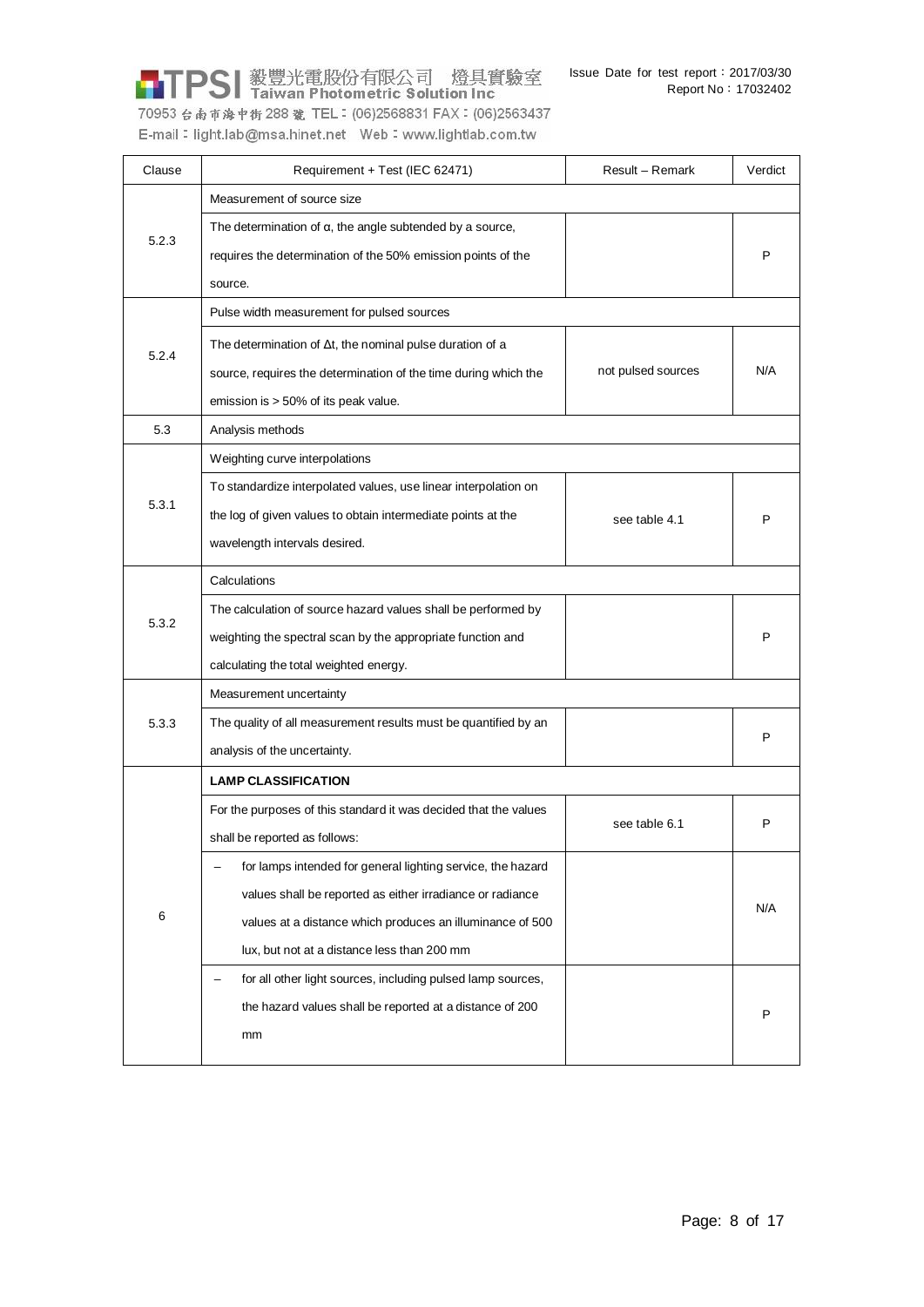PSI 毅豐光電股份有限公司 燈具實驗室

70953 台南市海中街 288 號 TEL: (06)2568831 FAX: (06)2563437 E-mail: light.lab@msa.hinet.net Web: www.lightlab.com.tw

| Clause | Requirement + Test (IEC 62471)                                              | Result – Remark | Verdict |  |  |
|--------|-----------------------------------------------------------------------------|-----------------|---------|--|--|
| 6.1    | Continuous wave lamps                                                       |                 |         |  |  |
| 6.1.1  | <b>Exempt Group</b>                                                         |                 |         |  |  |
|        | In the exempt group are lamps, which does not pose any                      |                 |         |  |  |
|        | photobiological hazard. The requirement is met by any lamp that             |                 |         |  |  |
|        | does not pose:                                                              |                 |         |  |  |
|        | an actinic ultraviolet hazard (ES) within 8-hours exposure                  |                 |         |  |  |
|        | (30000 s), nor                                                              |                 |         |  |  |
|        | a near-UV hazard ( $EUVA$ ) within 1000 s, (about 16 min),                  |                 |         |  |  |
|        | nor                                                                         |                 |         |  |  |
|        | a retinal blue-light hazard (LB) within 10000 s (about                      | see table 6.1   | P       |  |  |
|        | $2,8h$ ), nor                                                               |                 |         |  |  |
|        | a retinal thermal hazard $(L_R)$ within 10 s, nor                           |                 |         |  |  |
|        | an infrared radiation hazard for the eye (EIR) within 1000s                 |                 |         |  |  |
|        | Lamps that emit infrared radiation without a strong visual                  |                 |         |  |  |
|        | stimulus and do not pose a near-infrared retinal hazard $(L_{IR})$ ,        |                 |         |  |  |
|        | within 1000 s are in Except Group                                           |                 |         |  |  |
|        | Risk Group 1 (Low-Risk)                                                     |                 |         |  |  |
|        | In this group are lamps, which exceeds the limits for the except            |                 |         |  |  |
|        | group but that does not pose:                                               |                 |         |  |  |
|        | an actinic ultraviolet hazard $(Es)$ within 10000 s, nor                    |                 |         |  |  |
|        | a near ultraviolet hazard ( $EUVA$ ) within 300 s, nor<br>$\qquad \qquad -$ |                 |         |  |  |
| 6.1.2  | a retinal blue-light hazard (L <sub>B</sub> ) within 100 s, nor             | see table 6.1   | N/A     |  |  |
|        | a retinal thermal hazard $(L_R)$ within 10 s, nor                           |                 |         |  |  |
|        | an infrared radiation hazard for the eye $(E_{IR})$ within 100 s            |                 |         |  |  |
|        | Lamps that emit infrared radiation without a strong visual                  |                 |         |  |  |
|        | stimulus and do not pose a near-infrared retinal hazard $(L_{IR})$ ,        |                 |         |  |  |
|        | within 100 s are in Risk Group 1                                            |                 |         |  |  |
|        | Risk Group 2 (Moderate-Risk)                                                |                 |         |  |  |
|        | This requirement is met by any lamp that exceeds the limits for             |                 |         |  |  |
|        | Risk Group 1, but that does not pose:                                       |                 |         |  |  |
| 6.1.3  | an actinic ultraviolet hazard (ES) within 1000 s                            |                 |         |  |  |
|        | exposure, nor                                                               | see table 6.1   | N/A     |  |  |
|        | a near ultraviolet hazard ( $EUVA$ ) within 100s, nor                       |                 |         |  |  |
|        | a retinal blue-light hazard (LB) within 0,25 s                              |                 |         |  |  |
|        | (aversion response), nor                                                    |                 |         |  |  |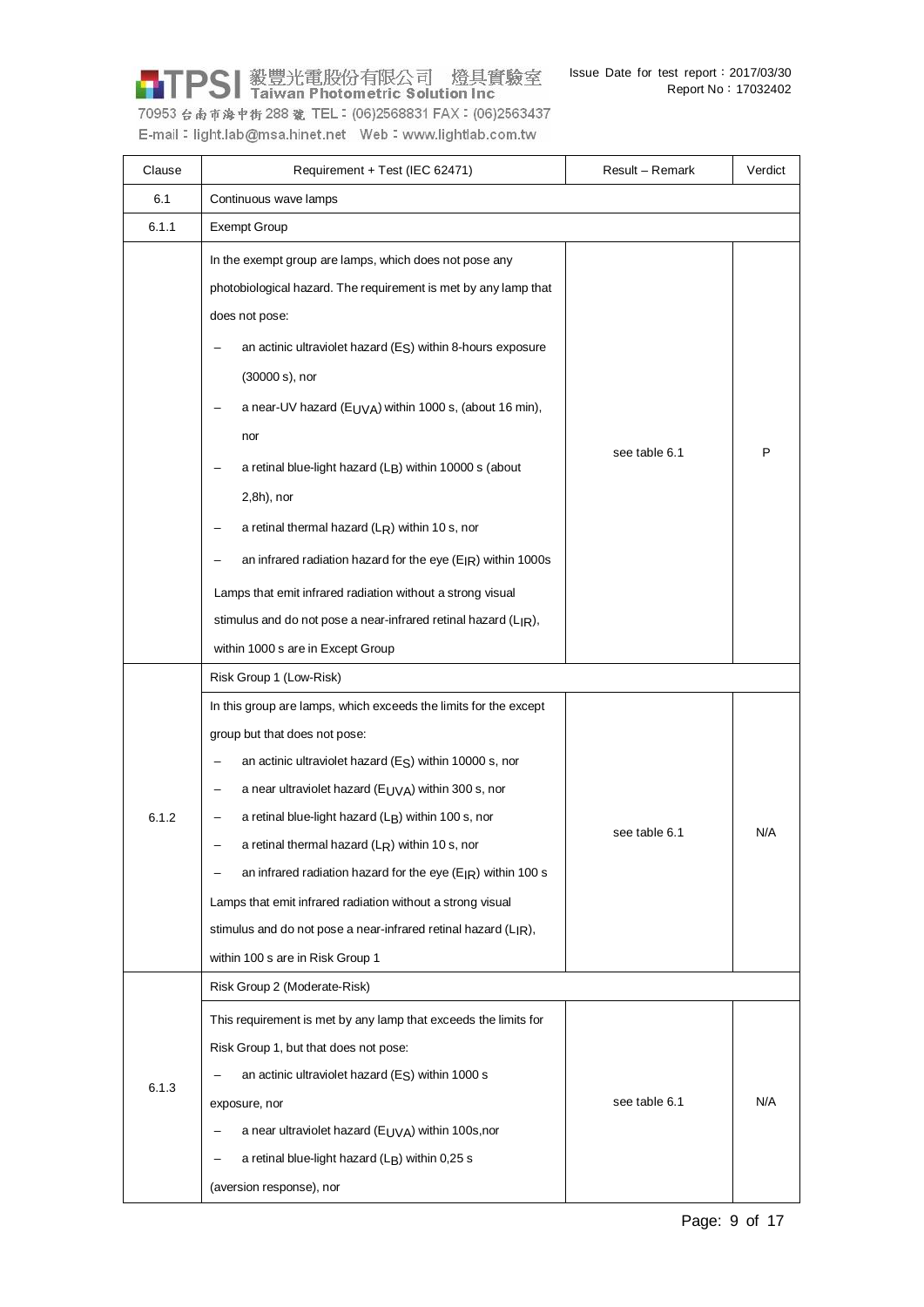**PSI** 毅豐光電股份有限公司 燈具實驗室

70953 台南市海中街 288 號 TEL: (06)2568831 FAX: (06)2563437 E-mail: light.lab@msa.hinet.net Web: www.lightlab.com.tw

| Clause | Requirement + Test (IEC 62471)                                     | Result – Remark  | Verdict |  |  |  |
|--------|--------------------------------------------------------------------|------------------|---------|--|--|--|
|        | a retinal thermal hazard $(L_R)$ within 0,25s (aversion            |                  |         |  |  |  |
|        | response), nor an infrared radiation hazard for the eye $(E_{IR})$ |                  |         |  |  |  |
|        | within 10 s                                                        |                  |         |  |  |  |
|        | Lamps that emit infrared radiation without a strong visual         |                  |         |  |  |  |
|        | stimulus and do not pose a near-infrared retinal hazard (LIR),     |                  |         |  |  |  |
|        | within 10 s are in Risk Group 2.                                   |                  |         |  |  |  |
|        | Risk Group 3 (High-Risk)                                           |                  |         |  |  |  |
| 6.1.4  | Lamps which exceed the limits for Risk Group 2 are in Group 3.     | see table 6.1    | N/A     |  |  |  |
|        | Pulsed lamps                                                       |                  |         |  |  |  |
|        | Pulse lamp criteria shall apply to a single pulse and to any       |                  |         |  |  |  |
|        | group of pulses within 0,25 s.                                     |                  |         |  |  |  |
|        | A pulsed lamp shall be evaluated at the highest nominal energy     |                  |         |  |  |  |
|        | loading as specified by the manufacturer.                          |                  |         |  |  |  |
|        | The risk group determination of the lamp being tested shall be     |                  |         |  |  |  |
|        | made as follows:                                                   |                  |         |  |  |  |
|        | a lamp that exceeds the exposure limit shall be classified         |                  |         |  |  |  |
| 6.2    | as belonging to Risk Group 3 (High-Risk)                           |                  |         |  |  |  |
|        | for single pulsed lamps, a lamp whose weighted radiant             | not pulsed lamps | N/A     |  |  |  |
|        | exposure or weighted radiance does is below the EL shall be        |                  |         |  |  |  |
|        | classified as belonging to the Exempt Group                        |                  |         |  |  |  |
|        | for repetitively pulsed lamps, a lamp whose                        |                  |         |  |  |  |
|        | weighted radiant exposure or weighted radiance dose is below       |                  |         |  |  |  |
|        | the EL, shall be evaluated using the continuous wave risk          |                  |         |  |  |  |
|        | criteria discussed in clause 6.1, using time averaged values of    |                  |         |  |  |  |
|        | the pulsed emission                                                |                  |         |  |  |  |
|        |                                                                    |                  |         |  |  |  |

- The following blank -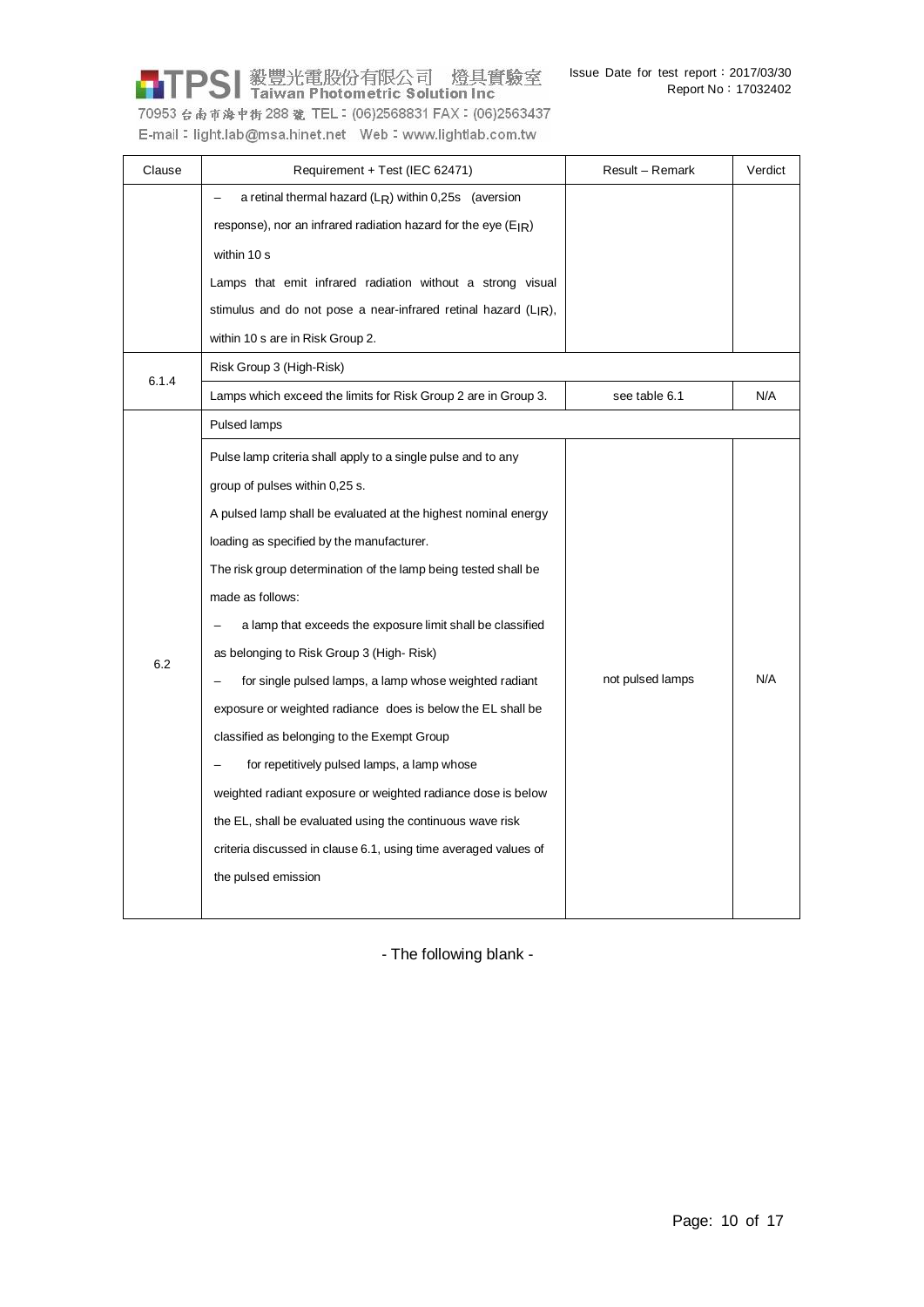毅豐光電股份有限公司 燈具實驗室

70953 台南市海中街 288 號 TEL: (06)2568831 FAX: (06)2563437 E-mail: light.lab@msa.hinet.net Web: www.lightlab.com.tw

**PSI** 

| Clause        | Requirement + Test (IEC 62471)                                                 |                                      |               | Result - Remark | Verdict                              |  |
|---------------|--------------------------------------------------------------------------------|--------------------------------------|---------------|-----------------|--------------------------------------|--|
| Table 4.1     | Spectral weighting function for assessing ultraviolet hazards for skin and eye |                                      |               |                 | ${\sf P}$                            |  |
| Wavelength/nm |                                                                                | UV hazard function $S_{UV}(\lambda)$ | Wavelength/nm |                 | UV hazard function $S_{UV}(\lambda)$ |  |
| 200           |                                                                                | 0.030                                | $313*$        |                 | 0.006                                |  |
| 205           |                                                                                | 0.051                                | 315           |                 | 0.003                                |  |
| 210           |                                                                                | 0.075                                | 316           |                 | 0.0024                               |  |
| 215           |                                                                                | 0.095                                | 317           |                 | 0.0020                               |  |
| 220           |                                                                                | 0.120                                | 318           |                 | 0.0016                               |  |
| 225           |                                                                                | 0.150                                | 319           |                 | 0.0012                               |  |
| 230           |                                                                                | 0.190                                | 320           |                 | 0.0010                               |  |
| 235           |                                                                                | 0.240                                | 322           |                 | 0.00067                              |  |
| 240           |                                                                                | 0.300                                | 323           |                 | 0.00054                              |  |
| 245           |                                                                                | 0.360                                | 325           |                 | 0.00050                              |  |
| 250           |                                                                                | 0.430                                | 328           |                 | 0.00044                              |  |
| 254*          |                                                                                | 0.500                                | 330           |                 | 0.00041                              |  |
| 255           |                                                                                | 0.520                                | $333*$        |                 | 0.00037                              |  |
| 260           |                                                                                | 0.650                                | 335           |                 | 0.00034                              |  |
| 265           |                                                                                | 0.810                                | 340           |                 | 0.00028                              |  |
| 270           |                                                                                | 1.000                                | 345           |                 | 0.00024                              |  |
| 275           |                                                                                | 0.960                                | 350           |                 | 0.00020                              |  |
| 280*          |                                                                                | 0.880                                | 355           |                 | 0.00016                              |  |
| 285           |                                                                                | 0.770                                | 360           |                 | 0.00013                              |  |
| 290           |                                                                                | 0.640                                | 365*          |                 | 0.00011                              |  |
| 295           |                                                                                | 0.540                                | 370           |                 | 0.000093                             |  |
| 297*          |                                                                                | 0.460                                | 375           |                 | 0.000077                             |  |
| 300           |                                                                                | 0.300                                | 380           |                 | 0.000064                             |  |
| $303*$        |                                                                                | 0.120                                | 385           |                 | 0.000053                             |  |
| 305           |                                                                                | 0.060                                | 390           |                 | 0.000044                             |  |
| 308           |                                                                                | 0.026                                | 395           |                 | 0.000036                             |  |
| 310           |                                                                                | 0.015                                | 400           |                 | 0.000030                             |  |

Wavelengths chosen are representative: other values should be obtained by logarithmic interpolation at intermediate

wavelengths.

\* Emission lines of a mercury discharge spectrum.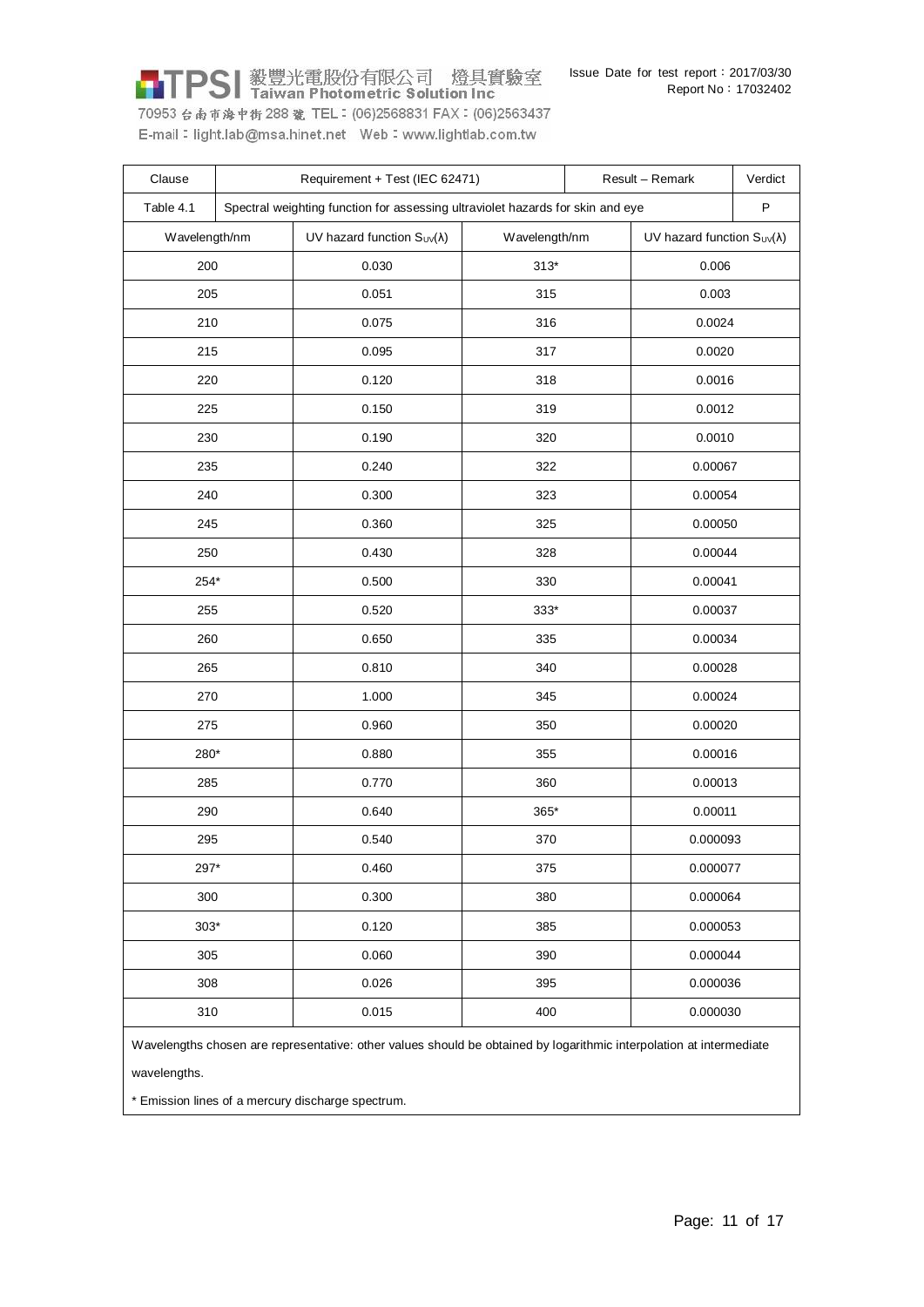TTPSI 毅豐光電股份有限公司 燈具實驗室

70953 台南市海中街 288 號 TEL: (06)2568831 FAX: (06)2563437 E-mail: light.lab@msa.hinet.net Web: www.lightlab.com.tw

| Clause                                                                                                 | Requirement + Test (IEC 62471) |                                         | Result - Remark                   | Verdict |
|--------------------------------------------------------------------------------------------------------|--------------------------------|-----------------------------------------|-----------------------------------|---------|
| Table 4.2<br>Spectral weighting functions for assessing retinal hazards from broadband optical sources |                                |                                         |                                   | $\sf P$ |
| Wavelength/nm                                                                                          |                                | Blue-light hazard function $B(\lambda)$ | Burn hazard function $R(\lambda)$ |         |
| 300                                                                                                    |                                | 0.01                                    |                                   |         |
| 305                                                                                                    |                                | 0.01                                    |                                   |         |
| 310                                                                                                    |                                | 0.01                                    |                                   |         |
| 315                                                                                                    |                                | 0.01                                    | ÷,                                |         |
| 320                                                                                                    |                                | 0.01                                    | $\overline{\phantom{a}}$          |         |
| 325                                                                                                    |                                | 0.01                                    |                                   |         |
| 330                                                                                                    |                                | 0.01                                    |                                   |         |
| 335                                                                                                    |                                | 0.01                                    |                                   |         |
| 340                                                                                                    |                                | 0.01                                    |                                   |         |
| 345                                                                                                    |                                | 0.01                                    |                                   |         |
| 350                                                                                                    |                                | 0.01                                    |                                   |         |
| 355                                                                                                    |                                | 0.01                                    |                                   |         |
| 360                                                                                                    |                                | 0.01                                    |                                   |         |
| 365                                                                                                    |                                | 0.01                                    |                                   |         |
| 370                                                                                                    |                                | 0.01                                    |                                   |         |
| 375                                                                                                    |                                | 0.01                                    | $\overline{\phantom{a}}$          |         |
| 380                                                                                                    |                                | 0.01                                    | 0.1                               |         |
| 385                                                                                                    |                                | 0.013                                   | 0.13                              |         |
| 390                                                                                                    |                                | 0.025                                   | 0.25                              |         |
| 395                                                                                                    |                                | $0.05\,$                                | $0.5\,$                           |         |
| 400                                                                                                    |                                | 0.10                                    | $1.0$                             |         |
| 405                                                                                                    |                                | 0.20                                    | 2.0                               |         |
| 410                                                                                                    |                                | 0.40                                    | $4.0\,$                           |         |
| 415                                                                                                    |                                | 0.80                                    | $8.0\,$                           |         |
| 420                                                                                                    |                                | 0.90                                    | $9.0\,$                           |         |
| 425                                                                                                    |                                | 0.95                                    | 9.5                               |         |
| 430                                                                                                    |                                | 0.98                                    | $9.8\,$                           |         |
| 435                                                                                                    |                                | 1.00                                    | 10.0                              |         |
| 440                                                                                                    |                                | 1.00                                    | 10.0                              |         |
| 445                                                                                                    |                                | $0.97\,$                                | 9.7                               |         |
| 450                                                                                                    |                                | 0.94                                    | 9.4                               |         |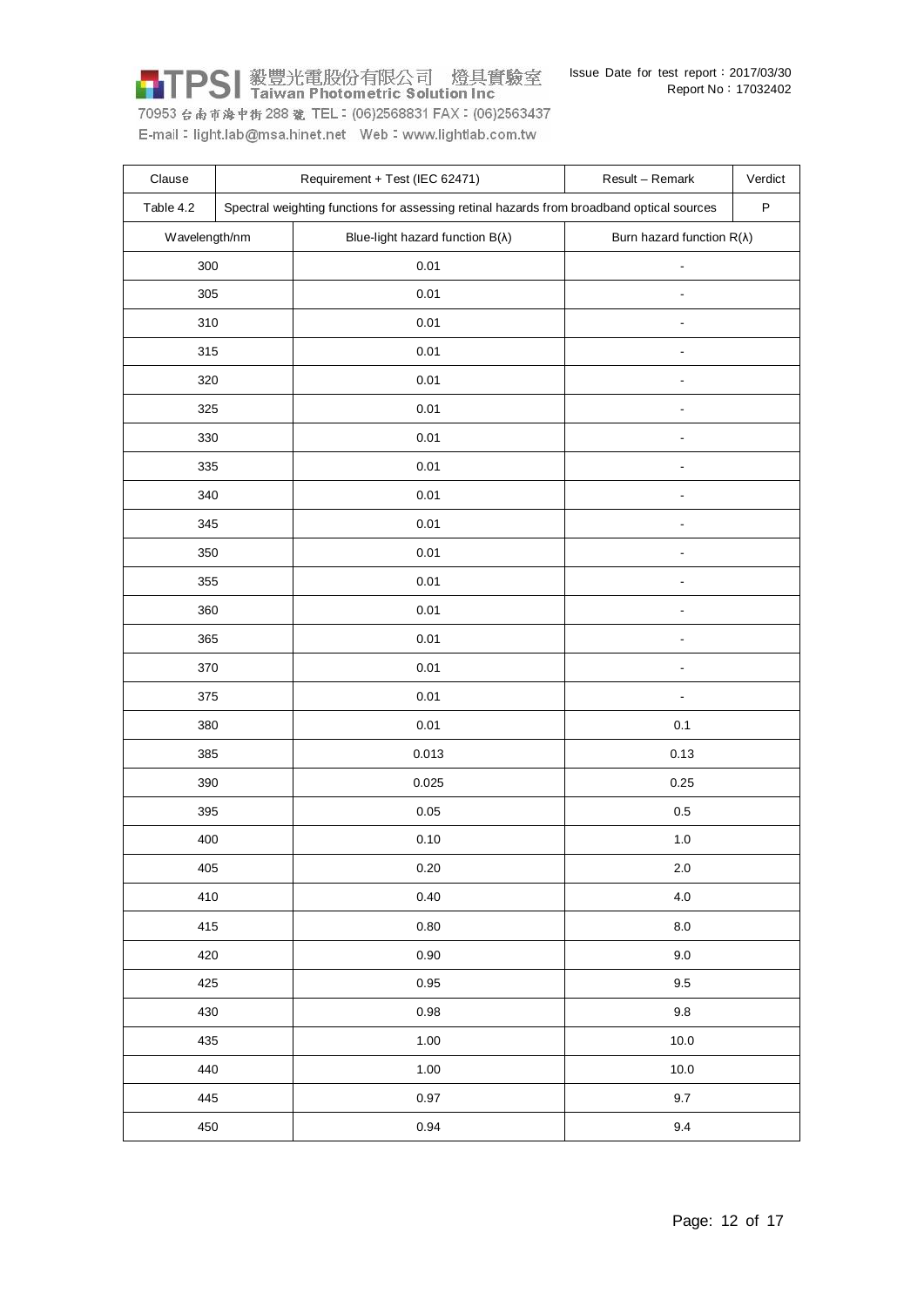**DS** | 毅豐光電股份有限公司 燈具實驗室 70953 台南市海中街 288 號 TEL: (06)2568831 FAX: (06)2563437

|                                                                                                        | E-mail: light.lab@msa.hinet.net Web: www.lightlab.com.tw |  |                                         |                                   |         |  |  |
|--------------------------------------------------------------------------------------------------------|----------------------------------------------------------|--|-----------------------------------------|-----------------------------------|---------|--|--|
|                                                                                                        | Clause<br>Requirement + Test (IEC 62471)                 |  |                                         | Result - Remark                   | Verdict |  |  |
| Table 4.2<br>Spectral weighting functions for assessing retinal hazards from broadband optical sources |                                                          |  |                                         | P                                 |         |  |  |
| Wavelength/nm                                                                                          |                                                          |  | Blue-light hazard function $B(\lambda)$ | Burn hazard function $R(\lambda)$ |         |  |  |
| 455                                                                                                    |                                                          |  | 0.90                                    | 9.0                               |         |  |  |
| 460                                                                                                    |                                                          |  | 0.80                                    | 8.0                               |         |  |  |
| 465                                                                                                    |                                                          |  | 0.70                                    | 7.0                               |         |  |  |
| 470                                                                                                    |                                                          |  | 0.62                                    | 6.2                               |         |  |  |
| 475                                                                                                    |                                                          |  | 0.55                                    | 5.5                               |         |  |  |
|                                                                                                        |                                                          |  |                                         |                                   |         |  |  |

| 490       | 0.22                      | 2.2                                  |
|-----------|---------------------------|--------------------------------------|
| 495       | 0.16                      | 1.6                                  |
| 500~600   | $10^{[(450-\lambda)/50]}$ | 1.0                                  |
| 600~700   | 0.001                     | 1.0                                  |
| 700~1050  | ۰                         | $10^{[(700-\lambda)/500]}$           |
| 1050~1150 |                           | 0.2                                  |
| 1150~1200 | ۰                         | $0.2 \times 10^{0.02(1150-\lambda)}$ |
| 1200~1400 |                           | 0.2                                  |

480 and the contract of the contract of the contract of the contract of the contract of the contract of the contract of the contract of the contract of the contract of the contract of the contract of the contract of the co 485 0.40 4.0

| Clause             |                                                                | Requirement + Test (IEC 62471) | Result - Remark   |                                                                                                | Verdict          |                     |  |
|--------------------|----------------------------------------------------------------|--------------------------------|-------------------|------------------------------------------------------------------------------------------------|------------------|---------------------|--|
| Table 5.4          |                                                                |                                |                   | Spectral weighting functions for assessing retinal hazards from broadband optical sources<br>P |                  |                     |  |
| <b>Hazard Name</b> | Relevant equation                                              | Wavelength                     | Exposure duration | Limiting aperture                                                                              | EL in terms of   |                     |  |
|                    |                                                                | range $/$ nm                   | sec               | rad (deg)                                                                                      |                  | constant irradiance |  |
|                    |                                                                |                                |                   |                                                                                                |                  | $W \cdot m^{-2}$    |  |
| <b>Actinic UV</b>  |                                                                |                                |                   |                                                                                                |                  |                     |  |
| skin & eye         | $E_S = \sum E_{\lambda} S(\lambda) \cdot \Delta \lambda$       | $200 - 400$                    | $<$ 30000         | 1.4(80)                                                                                        | 30/t             |                     |  |
|                    |                                                                |                                | ≤1000             |                                                                                                |                  | 10000/t             |  |
| Eye UV-A           | $E[JVA = \sum E_{\lambda} A \lambda]$                          | $315 - 400$                    | >1000             | 1.4(80)                                                                                        | 10               |                     |  |
| Blue-light         |                                                                |                                | $≤100$            |                                                                                                |                  | 100/t               |  |
| small source       | $E_B = \sum E_{\lambda} \cdot B(\lambda) \cdot \Delta \lambda$ | $300 - 700$                    | >100              | < 0.011                                                                                        |                  | 1.0                 |  |
|                    |                                                                |                                | ≤1000             |                                                                                                |                  |                     |  |
| Eye IR             | $EIR = \sum E\lambda \cdot \Delta \lambda$                     | 780~3000                       | >1000             | 1.4(80)                                                                                        | $18000/t^{0.75}$ |                     |  |
| Skin thermal       | $E_H = \sum E_{\lambda} \cdot \Delta \lambda$                  | 380~3000                       | < 10              | $2\pi$ sr                                                                                      |                  | $20000/t^{0.75}$    |  |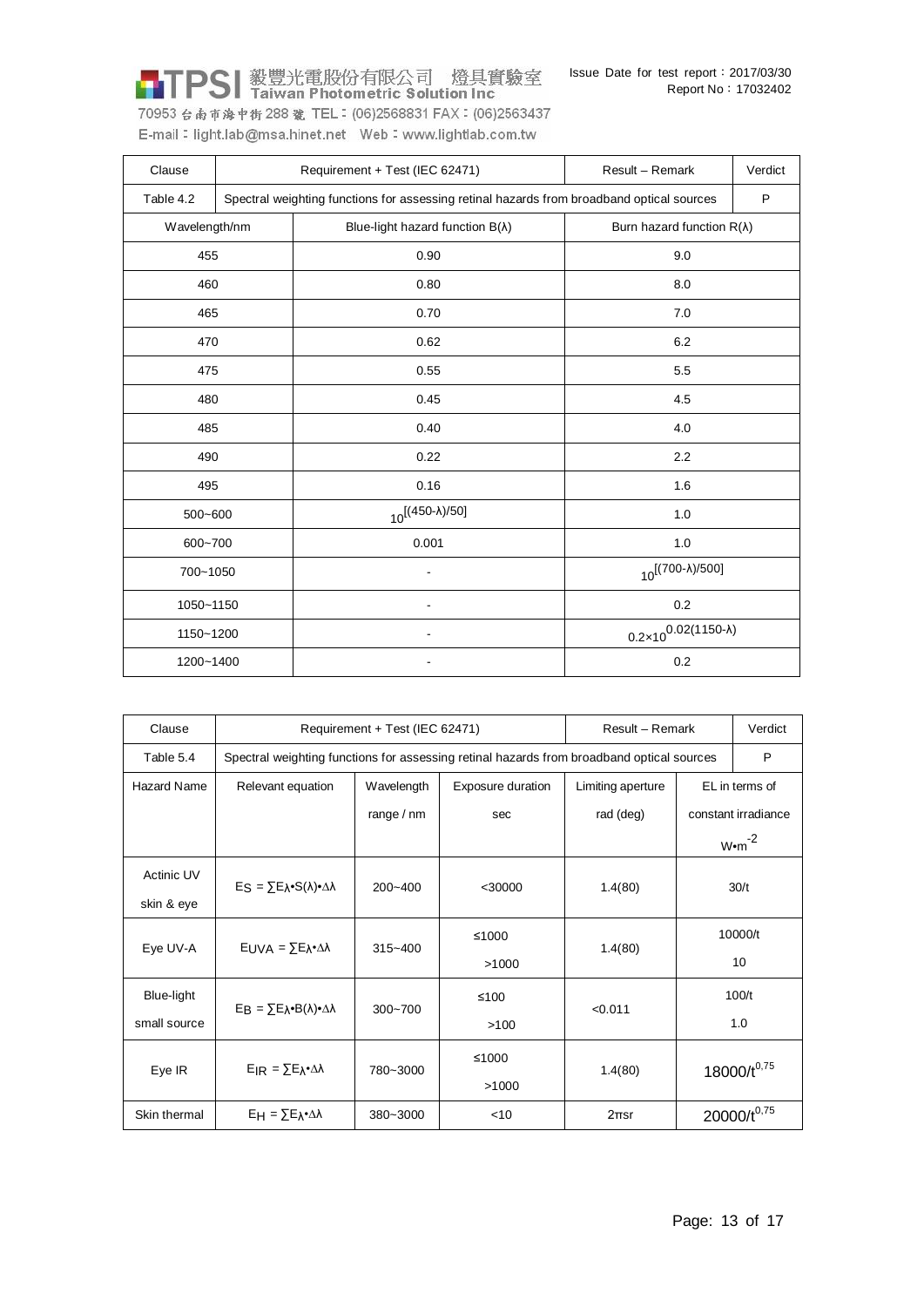| 70953 台南市海中街 288 號 TEL:(06)2568831 FAX:(06)2563437       |  |
|----------------------------------------------------------|--|
| E-mail: light.lab@msa.hinet.net Web: www.lightlab.com.tw |  |

| Clause            |                                                                | Requirement + Test (IEC 62471)          | Result - Remark |                             | Verdict                 |                                                   |
|-------------------|----------------------------------------------------------------|-----------------------------------------|-----------------|-----------------------------|-------------------------|---------------------------------------------------|
| Table 5.5         | Summary of the ELs for the retina (radiance based values)      |                                         |                 |                             |                         | P                                                 |
| Hazard Name       | Relevant equation                                              | Wavelength<br>Field of view<br>Exposure |                 |                             | EL in terms of constant |                                                   |
|                   |                                                                | range / nm                              | duration sec    | radians                     |                         | irradiance $W \cdot m^{-2} \cdot sr^{-1}$         |
|                   |                                                                |                                         | $0.25 - 10$     | $0.011 \cdot \sqrt{(t/10)}$ | $10^{6}/t$              |                                                   |
| <b>Blue light</b> | $L_B = \sum L_{\lambda} \cdot B(\lambda) \cdot \Delta \lambda$ | $300 - 700$                             | $10 - 100$      | 0.011                       | $10^{6}/t$              |                                                   |
|                   |                                                                |                                         | 100~10000       | $0.0011 \cdot \sqrt{t}$     | $10^{6}/t$              |                                                   |
|                   |                                                                |                                         | $\geq 10000$    | 0.11                        |                         | 100                                               |
| Retinal           | $L_R = \sum L_{\lambda} \cdot R(\lambda) \cdot \Delta \lambda$ | 380~1400                                | < 0.25          | 0.0017                      |                         | $50000/(\alpha \cdot t^{0,25})$                   |
| thermal           |                                                                |                                         | $0.25 - 10$     | $0.011 \cdot \sqrt{(t/10)}$ |                         | 50000/( $\alpha$ <sup>t</sup> ) <sup>0,25</sup> ) |
| Retinal           |                                                                |                                         |                 |                             |                         |                                                   |
| thermal           | LIR = $\Sigma L \lambda \cdot R(\lambda) \cdot \Delta \lambda$ | 780~1400                                | $>10$           | 0.011                       |                         | $6000/\alpha$                                     |
| (weak visual      |                                                                |                                         |                 |                             |                         |                                                   |
| stimulus)         |                                                                |                                         |                 |                             |                         |                                                   |

| Clause                                                                                                        | Requirement + Test (IEC 62471)                           |                  |                             |          |          | Result - Remark |          |        | Verdict             |
|---------------------------------------------------------------------------------------------------------------|----------------------------------------------------------|------------------|-----------------------------|----------|----------|-----------------|----------|--------|---------------------|
| Table 6.1                                                                                                     | Emission limits for risk groups of continuous wave lamps |                  |                             |          |          |                 |          |        | P                   |
| Additional Model of test: CBHT-84-30135-230V-6000K                                                            |                                                          |                  |                             |          |          |                 |          |        |                     |
|                                                                                                               |                                                          |                  | <b>Emission Measurement</b> |          |          |                 |          |        |                     |
| <b>Risk</b>                                                                                                   | Action<br>spectrum                                       | Symbol           | Exempt                      |          | Low risk |                 | Mod risk |        | <b>Units</b>        |
|                                                                                                               |                                                          |                  | Limit                       | Result   | Limit    | Result          | Limit    | Result |                     |
| Actinic UV                                                                                                    | $S_{UV}(\lambda)$                                        | E <sub>S</sub>   | 0.001                       | 2.15E-04 | 0.003    |                 | 0.03     |        | $-2$<br>W•m         |
| Near UV                                                                                                       |                                                          | $E_{\text{UVA}}$ | 10                          | 2.12E-04 | 33       |                 | 100      |        | $-2$<br>W•m         |
| <b>Blue light</b>                                                                                             | $B(\lambda)$                                             | LB.              | 100                         | 45.8549  | 10000    |                 | 4000000  |        | $-2 - 1$<br>W•m •sr |
| Blue light-small source                                                                                       | $B(\lambda)$                                             | EB               | $1.0*$                      |          | 1.0      |                 | 400      |        | $-2$<br>W•m         |
| * Small source defined as one with $\alpha$ < 0,011 radian. Averaging field of view at 10000 s is 0,1 radian. |                                                          |                  |                             |          |          |                 |          |        |                     |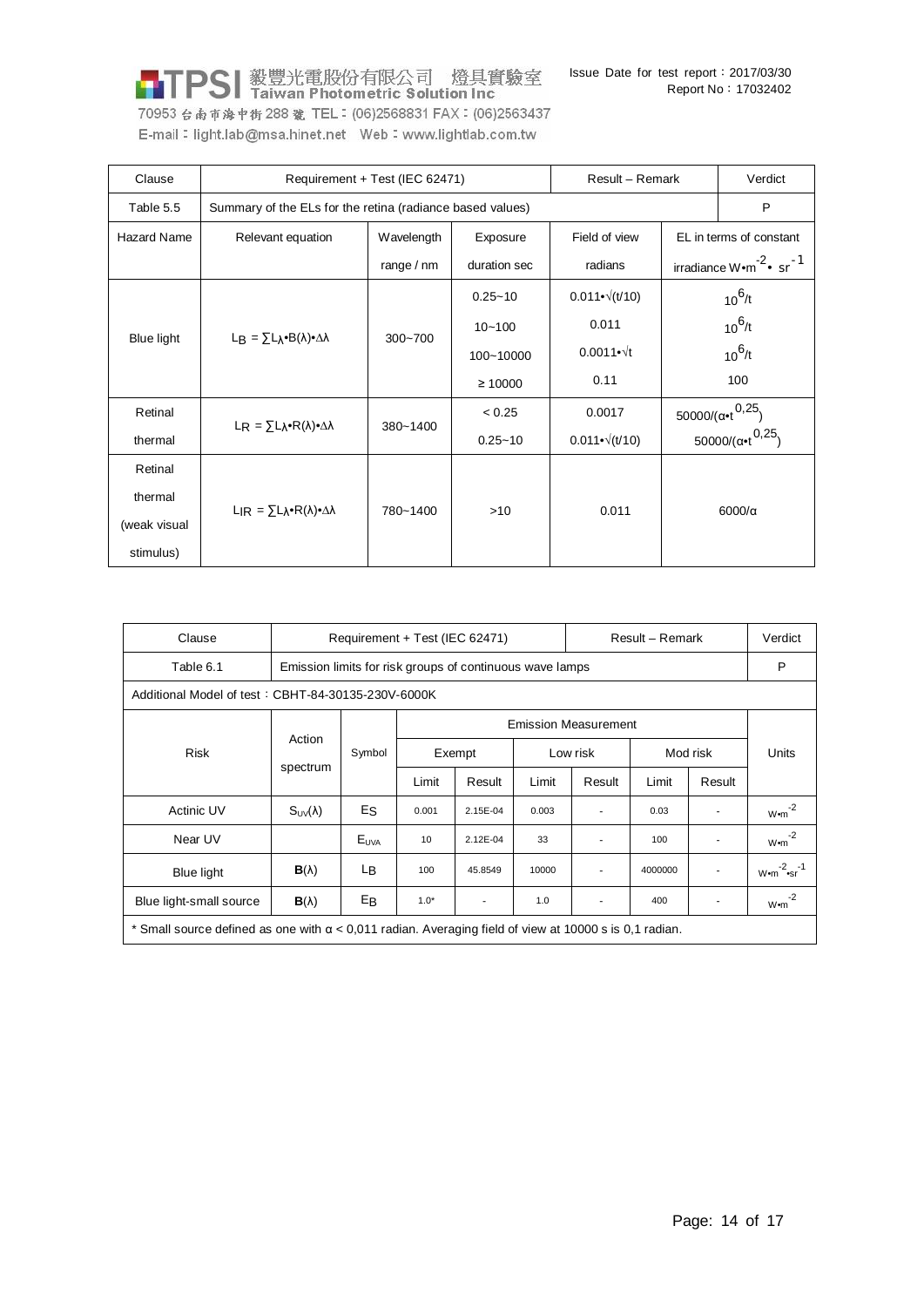毅豐光電股份有限公司 燈具實驗室<br>Taiwan Photometric Solution Inc SI 70953 台南市海中街 288 號 TEL: (06)2568831 FAX: (06)2563437 E-mail: light.lab@msa.hinet.net Web: www.lightlab.com.tw

#### **Test Result**

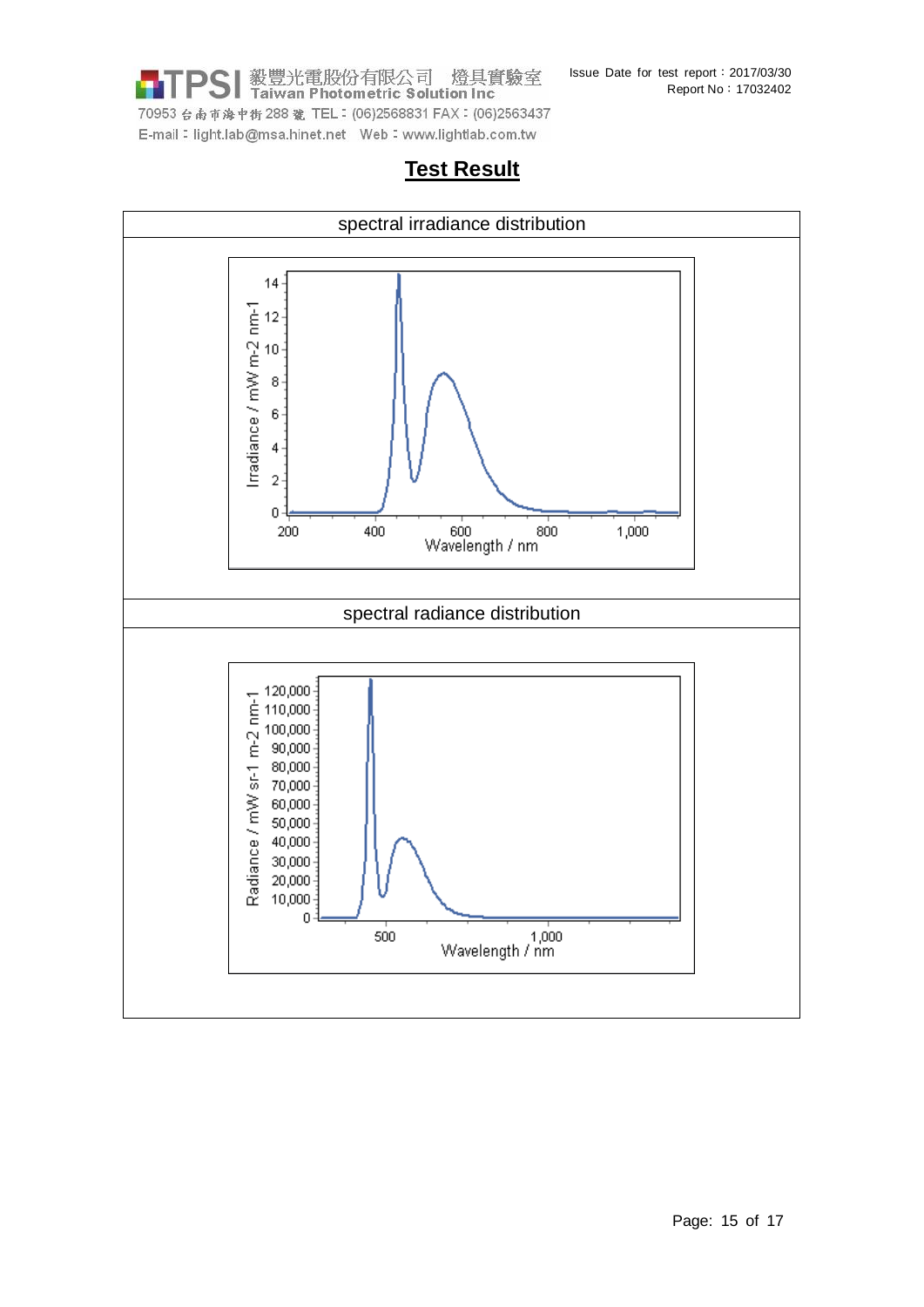

### **Photograph of item**